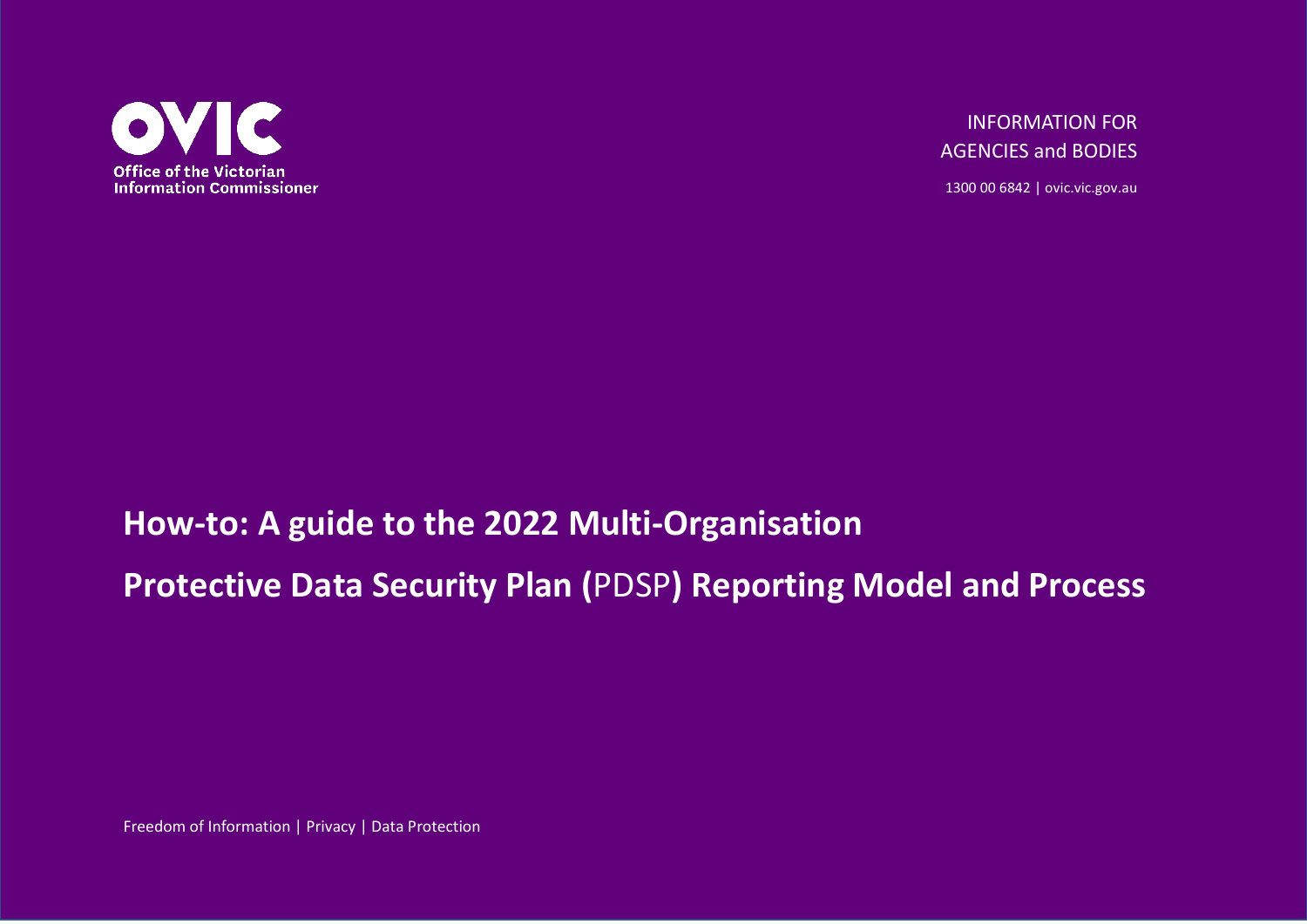#### **Document Details**

| How-to: A guide to the 2022 Multi-Organisation Protective Data Security Plan (PDSP) Reporting Model and Process |                                                         |  |  |
|-----------------------------------------------------------------------------------------------------------------|---------------------------------------------------------|--|--|
| <b>Protective Marking</b>                                                                                       | <b>OFFICIAL</b>                                         |  |  |
| Approved for unlimited public release                                                                           | Yes - Authorised for release                            |  |  |
| Release Date                                                                                                    | March 2022                                              |  |  |
| <b>Review Date</b>                                                                                              | January 2024                                            |  |  |
| Document Version                                                                                                | 1.2                                                     |  |  |
| Authority                                                                                                       | Office of the Victorian Information Commissioner (OVIC) |  |  |
| Author                                                                                                          | Information Security Unit - OVIC                        |  |  |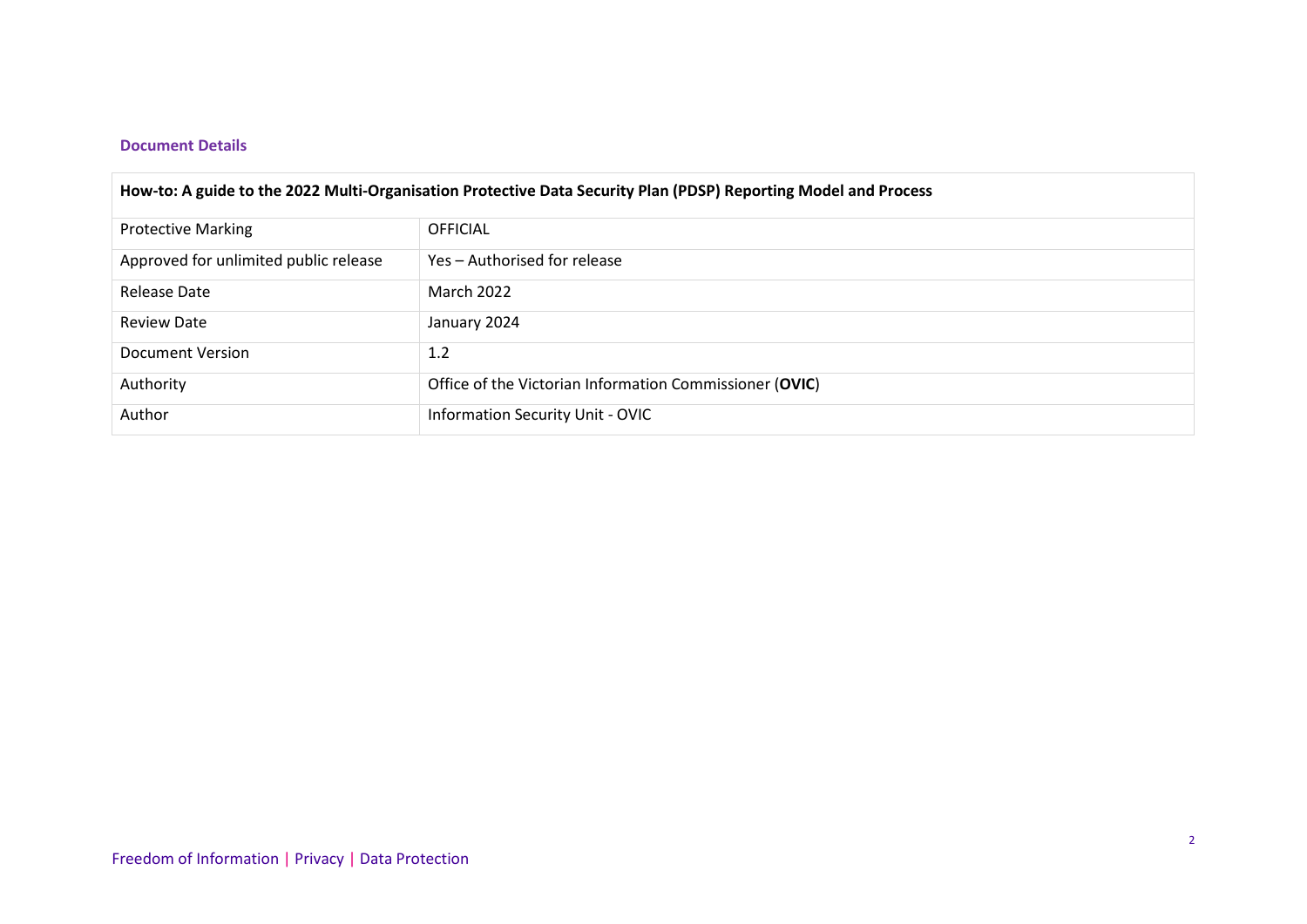#### **Contents**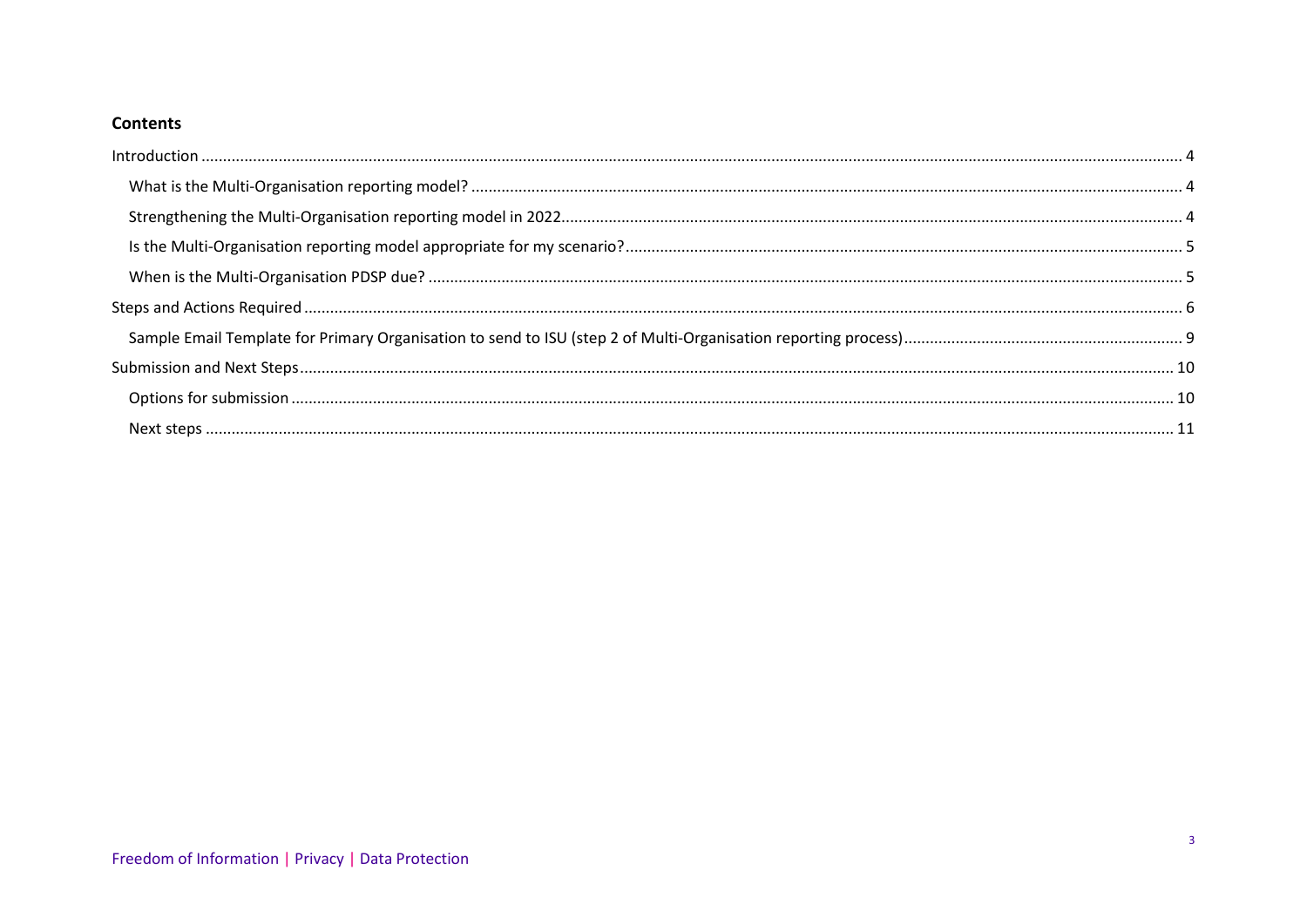## <span id="page-3-0"></span>**Introduction**

## <span id="page-3-1"></span>What is the Multi-Organisation reporting model?

The multi-organisation reporting model is designed to support scenarios where subsidiary organisations have equivalent risk profiles (including appetite and tolerance), risk references, control environments, implementation statuses, completion dates for the Victorian Protective Data Security Standard elements, and maturity levels to those of a primary organisation. In these scenarios the subsidiary effectively operates as a business unit of the primary organisation.



#### <span id="page-3-2"></span>Strengthening the Multi-Organisation reporting model in 2022

Following analysis of the 2018 and 2020 multi-organisation Protective Data Security Plan (**PDSP**) submissions, OVIC identified a range of issues relating to the identification and management of information security risks of subsidiary organisations versus those of a primary organisation. These issues included different control environments which, in some cases, were not reflected in multi-organisation PDSPs.

To address these issues, OVIC has implemented a strengthened multi-organisation reporting model in 2022. This model requires all organisations (primary and subsidiaries) seeking to use a multi-organisation PDSP to meet certain reporting criteria before proceeding.

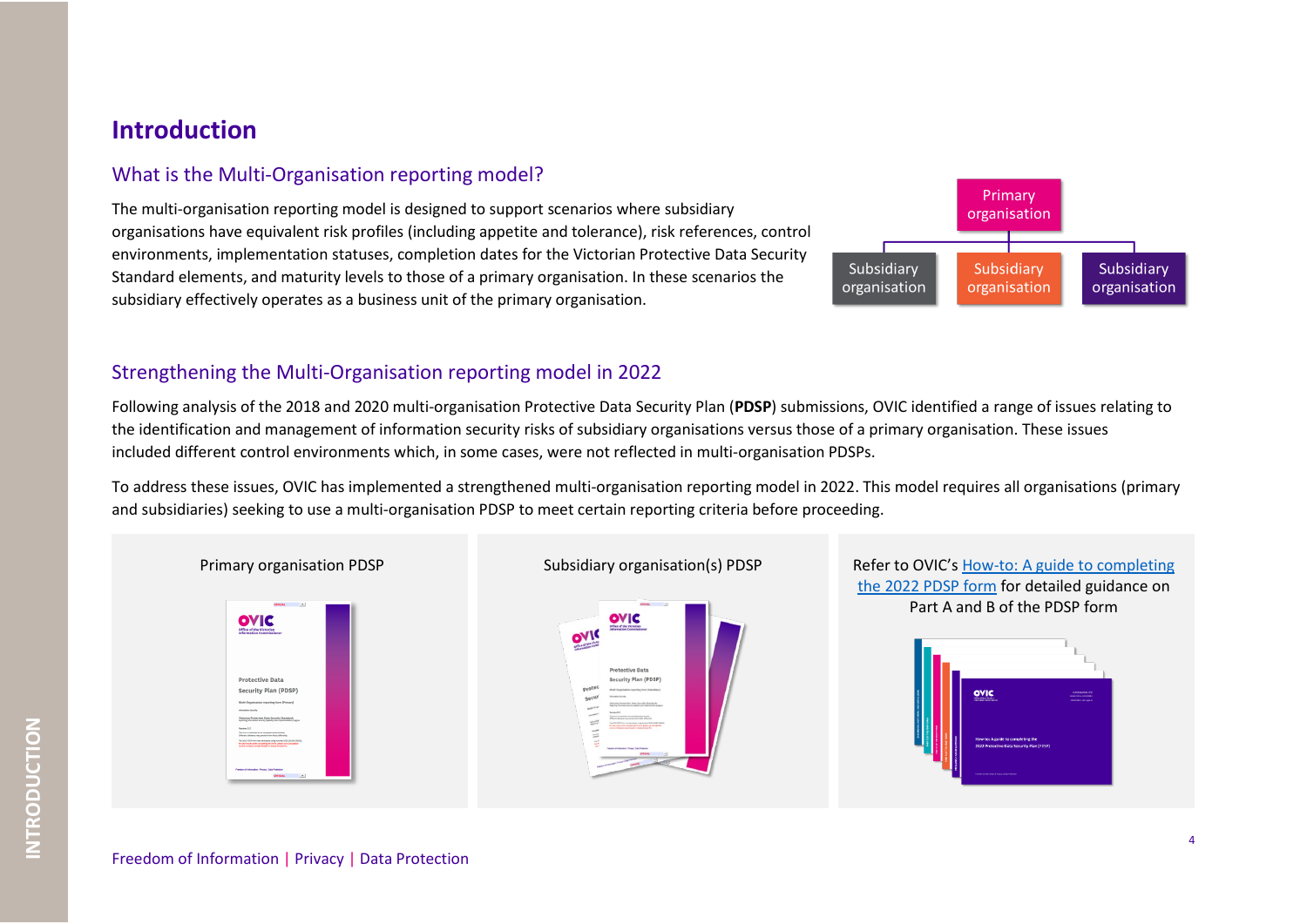### <span id="page-4-0"></span>Is the Multi-Organisation reporting model appropriate for my scenario?

In the first instance, each subsidiary organisation should liaise with their primary organisation to determine whether the multi-organisation reporting model would be supported. This includes confirming shared reporting criteria with the primary organisation, i.e., that each proposed subsidiary organisation will attest to having equivalent:

- a. risk profiles (including appetite and tolerance);
- b. control environments;
- c. implementation statuses for the elements (including completion dates for VPDSS);
- d. risk references; and,
- e. maturity levels.

This shared reporting criteria must be met for the subsidiary organisation(s) to be comfortable with their representation on the primary organisation's PDSP form that will be submitted to OVIC.

Should you require further guidance, members of the Information Security Unit are available to discuss. Contact [security@ovic.vic.gov.au](mailto:security@ovic.vic.gov.au)

## <span id="page-4-1"></span>When is the Multi-Organisation PDSP due?

A consolidated submission of the primary organisation and subsidiary organisation(s) PDSPs is due to OVIC by **31 August 2022**. Refer to the Submission and Next Steps section of this guide for submission options.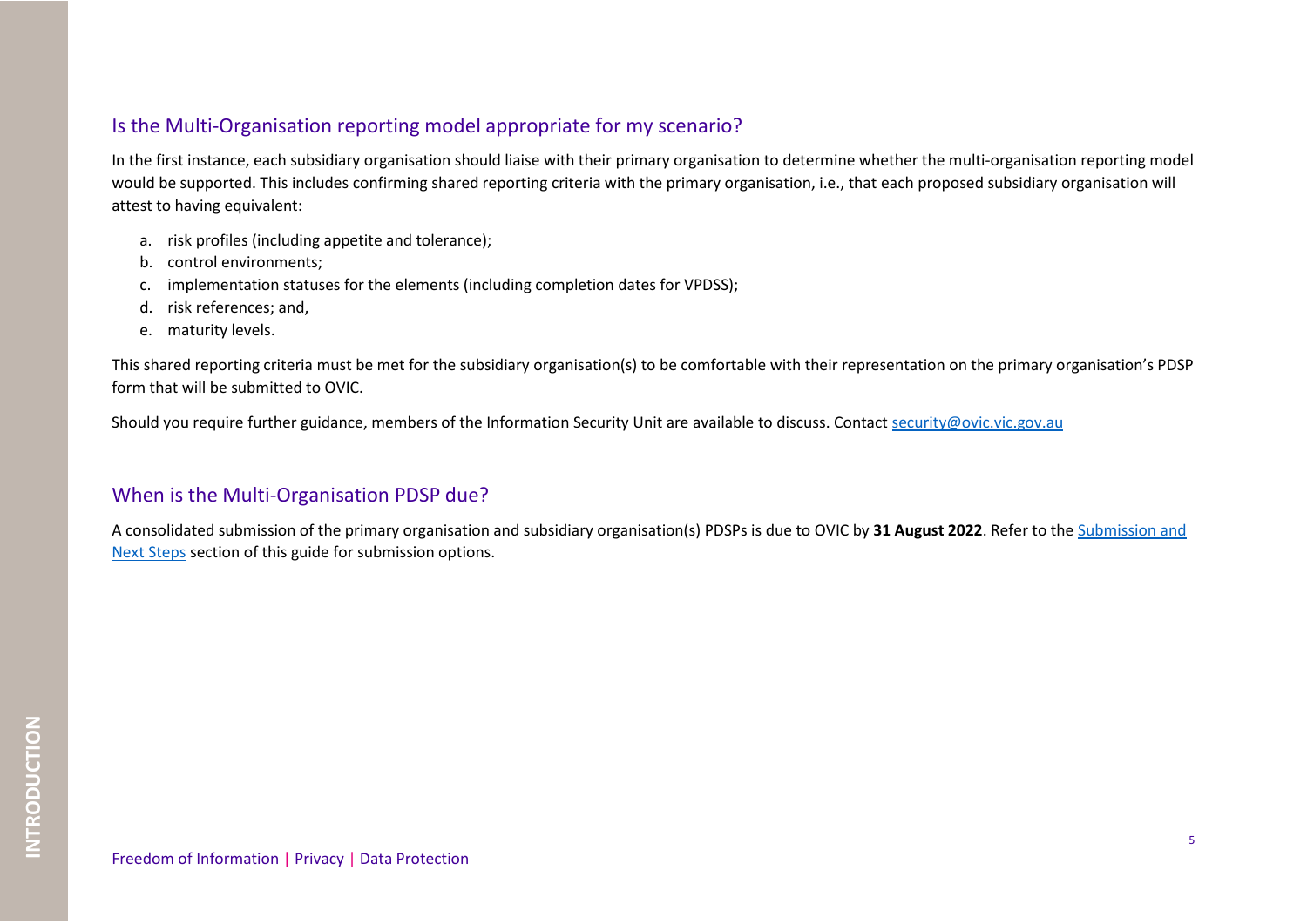# <span id="page-5-0"></span>**Steps and Actions Required**

|                                                                                                                                                           | <b>ACTION REQUIRED</b>                                                                                                                                                                                                                                                                                                                                                                                                                                                                                                                                                                                                                                            |                                                                                                                                                                                                   |                                             |  |
|-----------------------------------------------------------------------------------------------------------------------------------------------------------|-------------------------------------------------------------------------------------------------------------------------------------------------------------------------------------------------------------------------------------------------------------------------------------------------------------------------------------------------------------------------------------------------------------------------------------------------------------------------------------------------------------------------------------------------------------------------------------------------------------------------------------------------------------------|---------------------------------------------------------------------------------------------------------------------------------------------------------------------------------------------------|---------------------------------------------|--|
| <b>STEP</b>                                                                                                                                               | <b>PRIMARY ORG</b>                                                                                                                                                                                                                                                                                                                                                                                                                                                                                                                                                                                                                                                | <b>SUBSIDIARY ORG</b>                                                                                                                                                                             | <b>OVIC INFORMATION SECURITY UNIT (ISU)</b> |  |
|                                                                                                                                                           | The shared reporting criteria must be met by all organisations (primary and subsidiary) prior to<br>advising the ISU of their intention to use the multi-organisation reporting model in 2022.<br>This includes confirming that each proposed subsidiary organisation can attest to having equivalent:<br>a. risk profiles (including appetite and tolerance);<br>b. control environments;<br>implementation statuses for the elements (including completion dates for VPDSS);<br>risk references; and,<br>d.<br>e. maturity levels.<br>organisation PDSP is required. Refer to Agency Reporting Hub for related documents and single-<br>organisation PDSP form. | Where any subsidiary organisation is uncomfortable or unable to attest to all shared reporting<br>criteria, the multi-organisation reporting model process is no longer appropriate and a single- |                                             |  |
| In this scenario the subsidiary organisation(s) may still seek assistance from a primary organisation to<br>help complete their single-organisation PDSP. |                                                                                                                                                                                                                                                                                                                                                                                                                                                                                                                                                                                                                                                                   |                                                                                                                                                                                                   |                                             |  |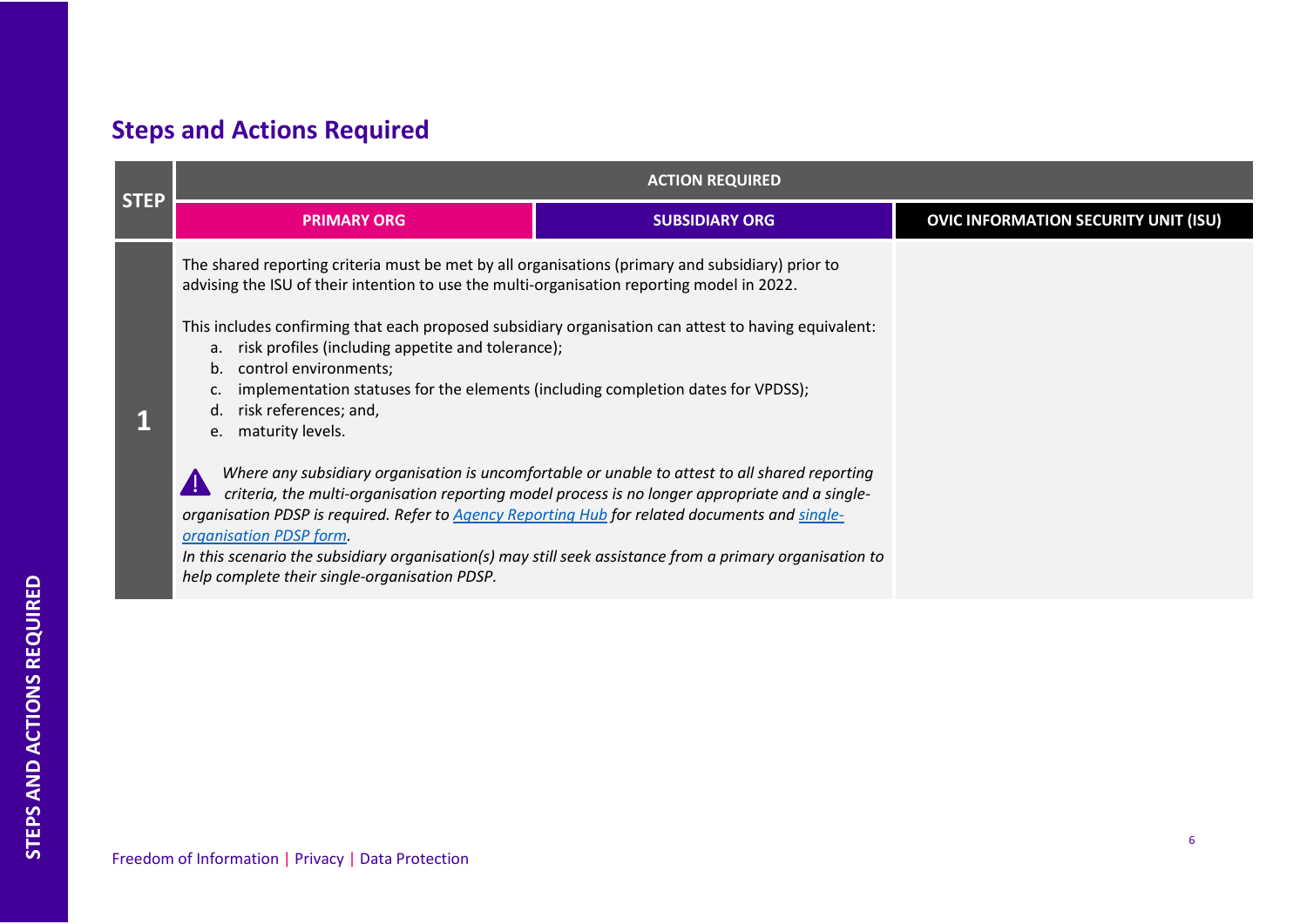|             | <b>ACTION REQUIRED</b>                                                                                                                                                                                                                                                                                                                                                                                                                                                                                                                 |                       |                                                                                                                                                                                                                                                                                                                                                                                                                                                                                    |  |
|-------------|----------------------------------------------------------------------------------------------------------------------------------------------------------------------------------------------------------------------------------------------------------------------------------------------------------------------------------------------------------------------------------------------------------------------------------------------------------------------------------------------------------------------------------------|-----------------------|------------------------------------------------------------------------------------------------------------------------------------------------------------------------------------------------------------------------------------------------------------------------------------------------------------------------------------------------------------------------------------------------------------------------------------------------------------------------------------|--|
| <b>STEP</b> | <b>PRIMARY ORG</b>                                                                                                                                                                                                                                                                                                                                                                                                                                                                                                                     | <b>SUBSIDIARY ORG</b> | <b>OVIC INFORMATION SECURITY UNIT (ISU)</b>                                                                                                                                                                                                                                                                                                                                                                                                                                        |  |
|             | Advise the ISU of the intention to use the Multi-<br>Organisation reporting model. This includes<br>providing:<br>• formal confirmation that each proposed<br>subsidiary organisation can attest to the<br>shared reporting criteria<br>details of each subsidiary, including the:<br>$\bullet$<br>organisation name<br>public sector body Head's name<br>public sector body Head's position title<br>public sector body Head's email address.<br>A sample email template for this step is included<br>on page 9 of this How-to Guide. |                       |                                                                                                                                                                                                                                                                                                                                                                                                                                                                                    |  |
| 3           |                                                                                                                                                                                                                                                                                                                                                                                                                                                                                                                                        |                       | Create a tailored primary organisation PDSP<br>a.<br>form using the subsidiary organisation(s)<br>details provided.<br>b. Send a copy of the tailored primary<br>organisation PDSP and the subsidiary<br>organisation PDSP form(s) to all<br>organisations via email.<br>This correspondence will be one email<br>sent to all organisations listed on the<br>primary PDSP, and outlines who is responsible for<br>completing the required documentation and<br>submission to OVIC. |  |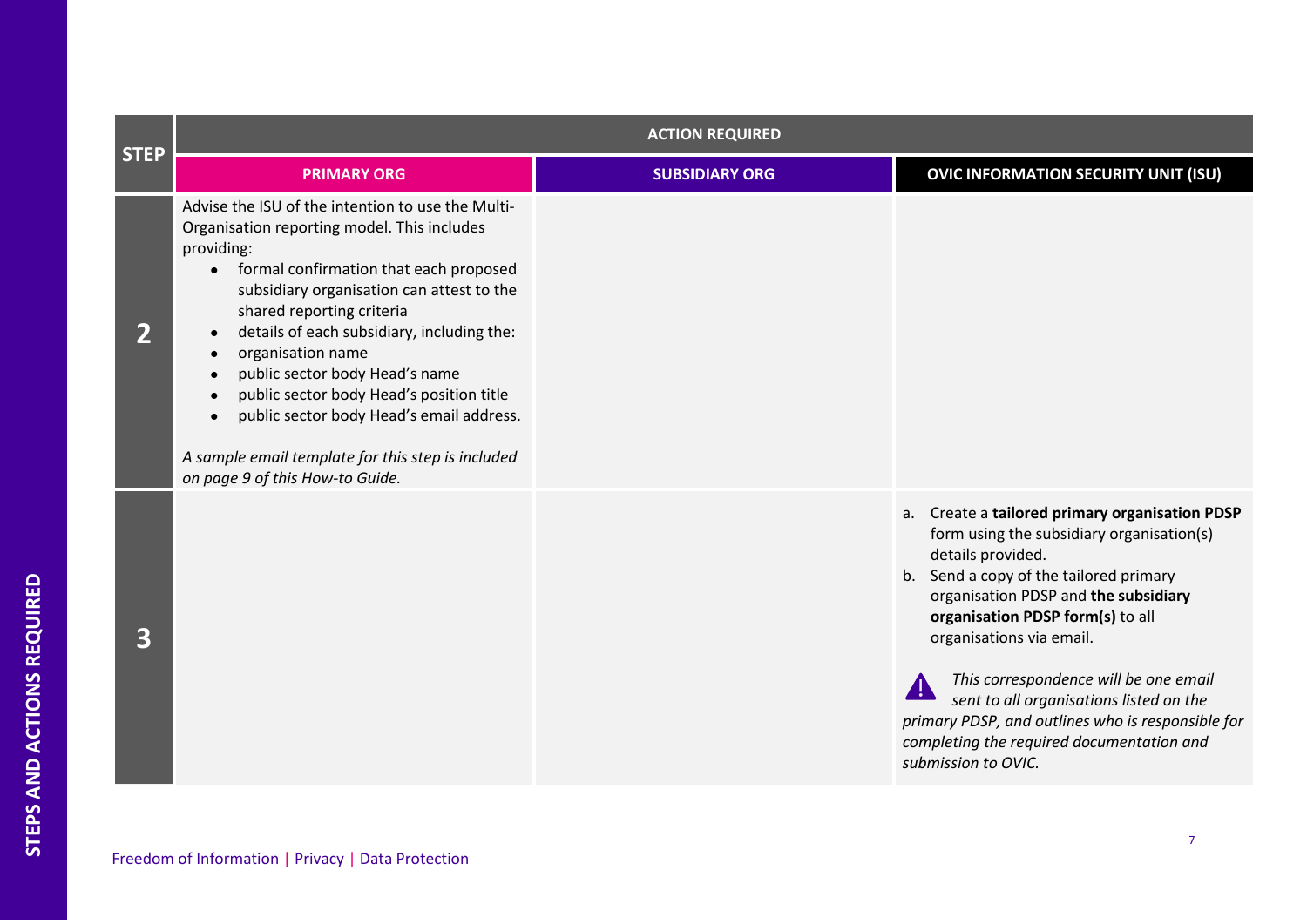| <b>STEP</b> | <b>ACTION REQUIRED</b>                                                                                                                                                                                                                                                                                                                                                                                                                   |                                                                                                                                                                                                                                                 |                                                                                             |  |
|-------------|------------------------------------------------------------------------------------------------------------------------------------------------------------------------------------------------------------------------------------------------------------------------------------------------------------------------------------------------------------------------------------------------------------------------------------------|-------------------------------------------------------------------------------------------------------------------------------------------------------------------------------------------------------------------------------------------------|---------------------------------------------------------------------------------------------|--|
|             | <b>PRIMARY ORG</b>                                                                                                                                                                                                                                                                                                                                                                                                                       | <b>SUBSIDIARY ORG</b>                                                                                                                                                                                                                           | <b>OVIC INFORMATION SECURITY UNIT (ISU)</b>                                                 |  |
|             | a. Collaborate with each subsidiary<br>organisation(s) to reflect each subsidiary<br>organisation's risks and controls on the<br>primary organisation PDSP form.<br>This could be undertaken in conjunction<br>with the Security Risk Profile Assessment<br>(SRPA) process.<br>Develop primary organisation PDSP form.<br>b.<br>Confirm each subsidiary organisations'<br>c.<br>representation on the primary organisation<br>PDSP form. | a. Collaborate with primary organisation to<br>ensure its risks and controls are reflected on<br>the primary organisation PDSP form.<br>This could be undertaken in conjunction<br>with the Security Risk Profile Assessment<br>(SRPA) process. |                                                                                             |  |
| 5           | Provide input/assistance to each subsidiary to<br>complete their subsidiary PDSP form.                                                                                                                                                                                                                                                                                                                                                   | Complete the subsidiary organisation PDSP form.                                                                                                                                                                                                 |                                                                                             |  |
| 6           | Finalise and sign the tailored primary<br>organisation PDSP form.                                                                                                                                                                                                                                                                                                                                                                        | Subsidiary organisation(s) provide a signed copy<br>of the subsidiary organisation PDSP form to the<br>primary organisation.                                                                                                                    |                                                                                             |  |
|             | Collate all signed PDSP forms (primary and<br>subsidiary organisation PDSP forms) and submit<br>to OVIC by 31 August 2022 including (in CC) any<br>subsidiary organisations.                                                                                                                                                                                                                                                             |                                                                                                                                                                                                                                                 |                                                                                             |  |
| 8           |                                                                                                                                                                                                                                                                                                                                                                                                                                          |                                                                                                                                                                                                                                                 | Confirm receipt of the PDSPs with the primary<br>organisation and subsidiary organisations. |  |

Each organisation satisfies their reporting obligations for 2022.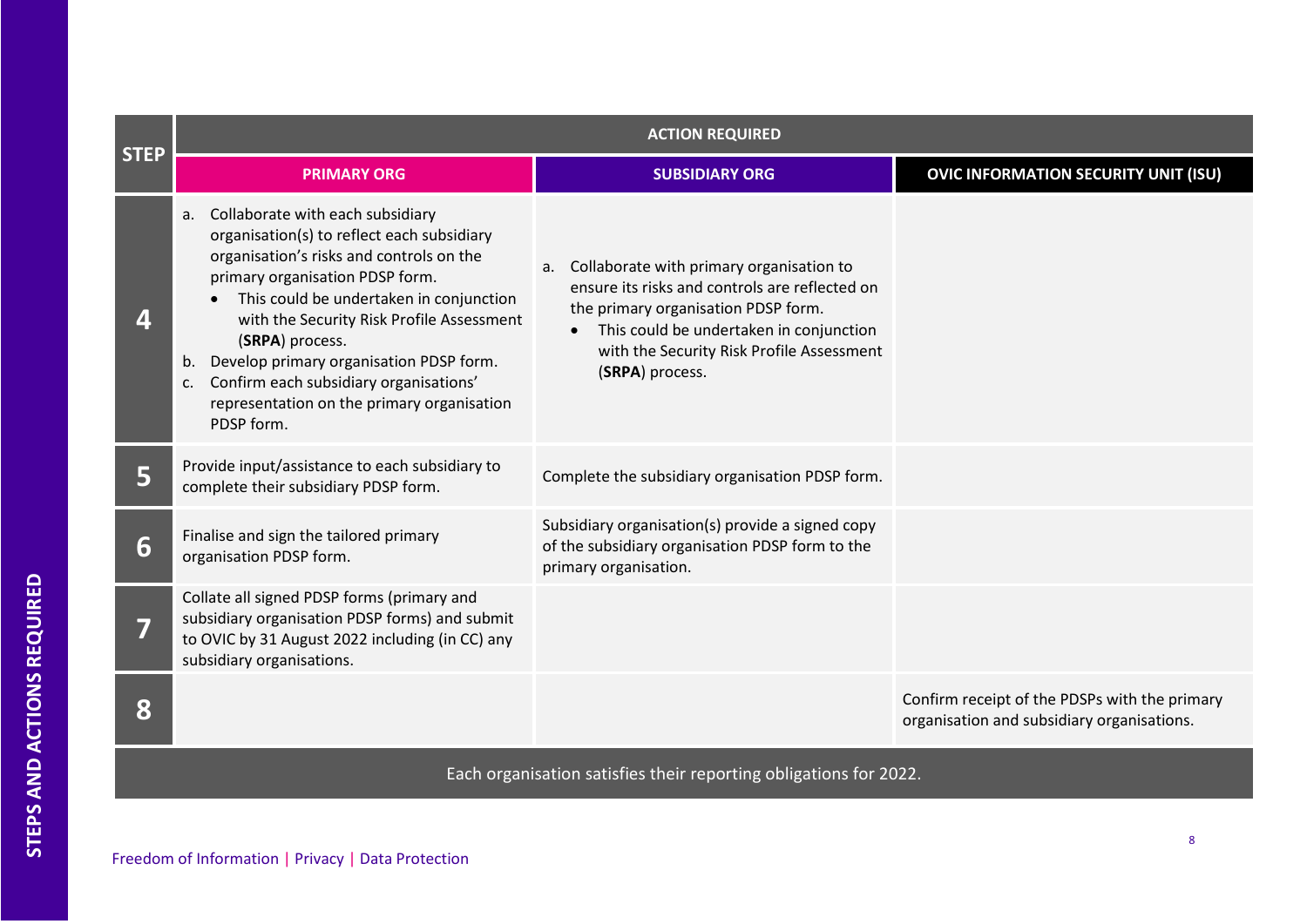# <span id="page-8-0"></span>Sample Email Template for Primary Organisation to send to ISU (step 2 of Multi-Organisation reporting process)

| TO:             | security@ovic.vic.gov.au                                                                                                                                                                                                                                                                                                                                                                                                                                                                                                                                                                                                                                                                                                                                                                                                                                                                                                                                                                                                                                                                                                                                                                                                                                                                                                                                                                   |  |  |
|-----------------|--------------------------------------------------------------------------------------------------------------------------------------------------------------------------------------------------------------------------------------------------------------------------------------------------------------------------------------------------------------------------------------------------------------------------------------------------------------------------------------------------------------------------------------------------------------------------------------------------------------------------------------------------------------------------------------------------------------------------------------------------------------------------------------------------------------------------------------------------------------------------------------------------------------------------------------------------------------------------------------------------------------------------------------------------------------------------------------------------------------------------------------------------------------------------------------------------------------------------------------------------------------------------------------------------------------------------------------------------------------------------------------------|--|--|
| CC:             | [include any relevant contacts]                                                                                                                                                                                                                                                                                                                                                                                                                                                                                                                                                                                                                                                                                                                                                                                                                                                                                                                                                                                                                                                                                                                                                                                                                                                                                                                                                            |  |  |
| <b>SUBJECT:</b> | Intention to use Multi-Organisation PDSP reporting model in 2022                                                                                                                                                                                                                                                                                                                                                                                                                                                                                                                                                                                                                                                                                                                                                                                                                                                                                                                                                                                                                                                                                                                                                                                                                                                                                                                           |  |  |
| <b>CONTENT:</b> | <b>Attention: Information Security Unit</b><br>I am confirming that <i>[insert primary organisation name]</i> and <i>[insert subsidiary organisation name(s)]</i> intend to use the Multi-Organisation<br>reporting model in 2022.<br>1. I can confirm that the subsidiaries listed below (in point 2) can attest to having equivalent:<br>a. risk profiles (including appetite and tolerance);<br>b. control environments;<br>implementation statuses for the elements (including completion dates for VPDSS);<br>C.<br>d. risk references; and<br>e. maturity levels.<br>Details of each subsidiary organisation(s):<br>b.<br>Subsidiary organisation name: [Insert subsidiary organisation name]<br>$\bullet$<br>Public sector body Head's name: <i>[insert name of public sector body head of the subsidiary organisation]</i><br>$\bullet$<br>Public sector body Head's Position title: <i>[insert title of public sector body head of the subsidiary organisation]</i><br>$\bullet$<br>Public sector body Head's email address: [insert email address of public sector body head of the subsidiary organisation]<br>$\bullet$<br>[If you need to add additional subsidiaries, please copy and paste item 2 and complete the corresponding details]<br>[Ensure you include your email signature with your contact details and role title should the ISU have any follow up questions] |  |  |
|                 |                                                                                                                                                                                                                                                                                                                                                                                                                                                                                                                                                                                                                                                                                                                                                                                                                                                                                                                                                                                                                                                                                                                                                                                                                                                                                                                                                                                            |  |  |
|                 |                                                                                                                                                                                                                                                                                                                                                                                                                                                                                                                                                                                                                                                                                                                                                                                                                                                                                                                                                                                                                                                                                                                                                                                                                                                                                                                                                                                            |  |  |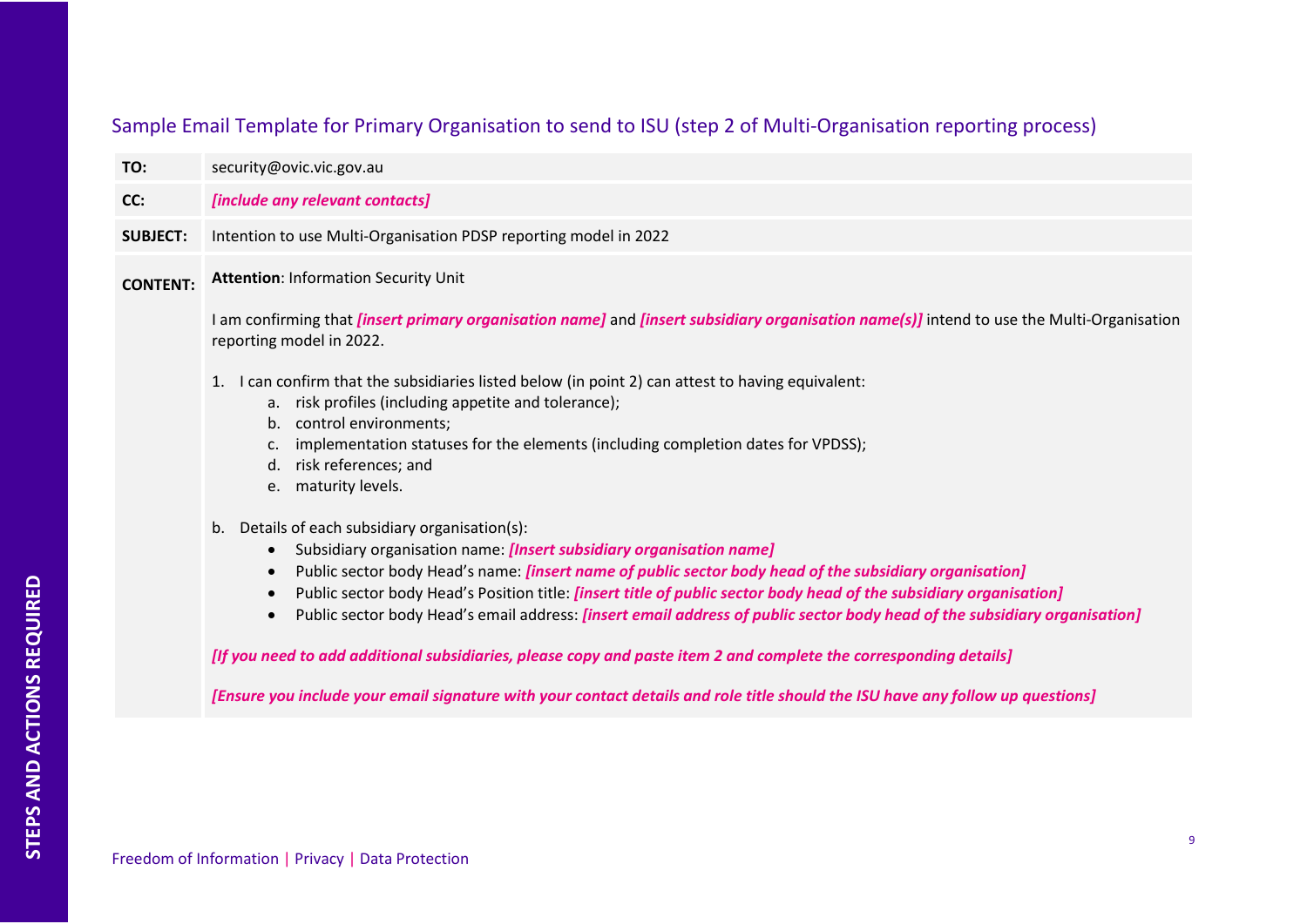# <span id="page-9-0"></span>**Submission and Next Steps**

## <span id="page-9-1"></span>Options for submission

When all mandatory fields on the PDSPs have been completed and public sector body Heads have reviewed and signed off their respective organisation's PDSP form, the primary organisation **submits a copy** of the collated PDSPs to OVIC via one of the options below.

| For PDSPs marked as <b>OFFICIAL</b> and<br><b>OFFICIAL: Sensitive</b><br>Please note: A prior appointment<br>must be made with a member of<br>OVIC's Information Security Unit for<br>option 3. | Option 1        | Soft copy | Send a copy of the completed, signed and dated PDSPs to security@ovic.vic.gov.au<br>(either from the public sector body Head's email address, or the Information Security<br>Lead's email address) |
|-------------------------------------------------------------------------------------------------------------------------------------------------------------------------------------------------|-----------------|-----------|----------------------------------------------------------------------------------------------------------------------------------------------------------------------------------------------------|
|                                                                                                                                                                                                 | <b>Option 2</b> | Hard copy | Post the PDSPs in a single opaque envelope with no protective marking labelled on<br>the outside to:<br>PO Box 24274<br>Melbourne VIC 3001                                                         |
|                                                                                                                                                                                                 | Option 3        | Hard copy | Hand deliver the PDSPs to:<br>Attention: OVIC, Level 34<br>121 Exhibition Street<br>Melbourne VIC 3001                                                                                             |
| For PDSPs marked as <b>PROTECTED</b><br>Please note: A prior appointment                                                                                                                        | Option 4        | Hard copy | Deliver the PDSPs by safe hand (e.g. delivered in person by an authorised messenger)<br>to:<br>Attention: OVIC, Level 34<br>121 Exhibition Street<br>Melbourne                                     |
| must be made with a member of<br>OVIC's Information Security Unit for<br>options 4 and 5.                                                                                                       | <b>Option 5</b> | Hard copy | Deliver the PDSPs by SCEC-endorsed courier to:<br>Attention: OVIC, Level 34<br>121 Exhibition Street<br>Melbourne                                                                                  |
| For PDSPs marked as <b>SECRET</b>                                                                                                                                                               | Option 6        |           | If the PDSPs are assessed as containing security classified information as <b>SECRET</b> ,<br>please speak to a member of OVIC's Information Security Unit to discuss further.                     |